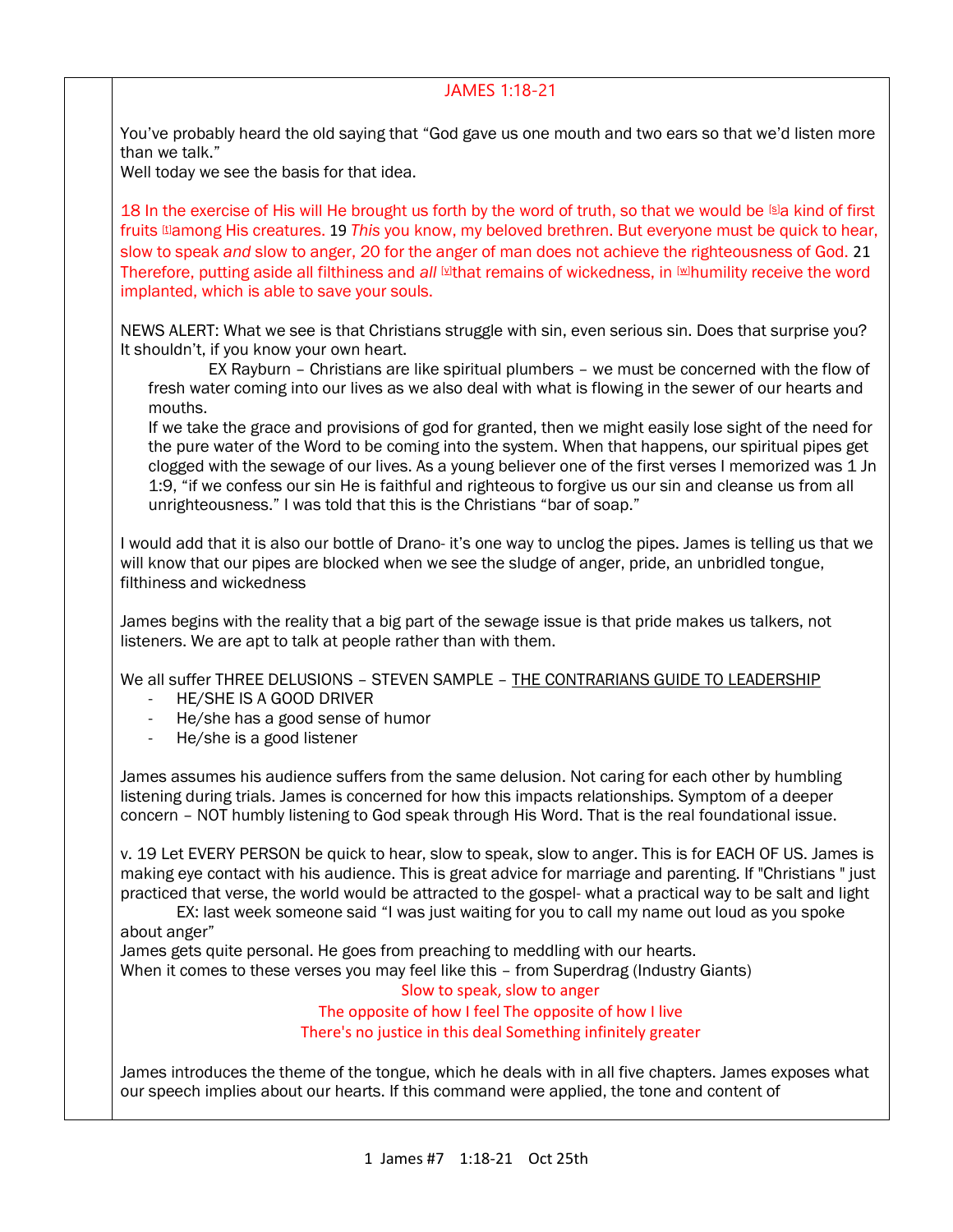| conversations and posts on social media would change DRAMATICALLY. If it were applied ONLY BY<br>PROFESSED CHRISTIANS, it would change dramatically.                                                                                                                                                                                                                                                                                    |
|-----------------------------------------------------------------------------------------------------------------------------------------------------------------------------------------------------------------------------------------------------------------------------------------------------------------------------------------------------------------------------------------------------------------------------------------|
| Let me paraphrase James for the 21 <sup>st</sup> century: "let everyone be quick to hear, slow to hit SEND, and slow<br>to anger."                                                                                                                                                                                                                                                                                                      |
| Untold damage is done to the church, to relationships, and the world when this command is ignored.                                                                                                                                                                                                                                                                                                                                      |
| Think of how many marriages and families would be enriched if these verses were followed. Memorize<br>them and meditate on them.                                                                                                                                                                                                                                                                                                        |
| These verses are particularly needed in times of trials because in trials we are tempted to do the<br>opposite of what James commands.                                                                                                                                                                                                                                                                                                  |
| There is a lot of talk about the anger and hostility that is above the surface in our society today. There<br>certainly is truth to that. BUT as one who listens to a fair amount of history podcasts, it's not really unique<br>to our age. What makes it so pronounced is the technology of the internet.                                                                                                                             |
| EX: If Luther and his opponents had had the internet 500 years ago, we might look pretty tame<br>today.                                                                                                                                                                                                                                                                                                                                 |
| Back then disagreement with the established order might mean death - being burned alive.<br>EX: There are some Hamilton fans in the room or watching online and you know how heated the<br>debates became in the public square when there was NO electronic media. Imagine the FB or twitter feed<br>between Hamilton and Burr or Hamilton and Jefferson, etc. Hamilton was killed in a duel by the sitting VP<br>of the United States. |
| The way of the world, and too often of the church, over the years has ALWAYS been, "Let everyone be<br>slow to hear, quick to speak, and quick to anger."                                                                                                                                                                                                                                                                               |
| James is writing to implore his beloved brethren and sistren to change that cultural norm. His words ring<br>in our ears today as well.<br>Trials TEND to provoke quick speech and slow listening, SO WE need to be on the alert during trials.                                                                                                                                                                                         |
| Being slow to speak guards against relational temptation and sin.<br>Back in 2018 many of the CROSS groups did the "Eulogy" exercise, i.e. "What would you like to hear<br>people say about you at your funeral?"<br>How about this"He / she was quick to hear, slow to speak, and slow to anger".                                                                                                                                      |
| Would those who know you best say that about you, or me?<br>That would be something that could only be explained by the Holy Spirit.                                                                                                                                                                                                                                                                                                    |
| When you encounter these verses or the ones earlier v.2-4 "count it all joy" Is your first reaction one<br>that says, "Lord, I need your grace to make that real in my life" or is it to try and negotiate with God as to<br>why His commands shouldn't apply in your specific situation?                                                                                                                                               |
| God is not asking us to do something that He doesn't do: Psalm 103 v. 8-12<br>The LORD is compassionate and gracious,<br>Slow to anger and abounding in lovingkindness<br>So the LORD has compassion on those who fear Him<br><sup>14</sup> For He Himself knows our frame;<br>He is mindful that we are but dust.                                                                                                                      |
| If God can treat us that way, how should we treat each other?<br>"Quick to hear, slow to speak, slow to anger" is a description of God Himself.<br>1 Pet 2:21-23; 3:8-9<br>The anger of man does not produce the righteousness of God.                                                                                                                                                                                                  |
|                                                                                                                                                                                                                                                                                                                                                                                                                                         |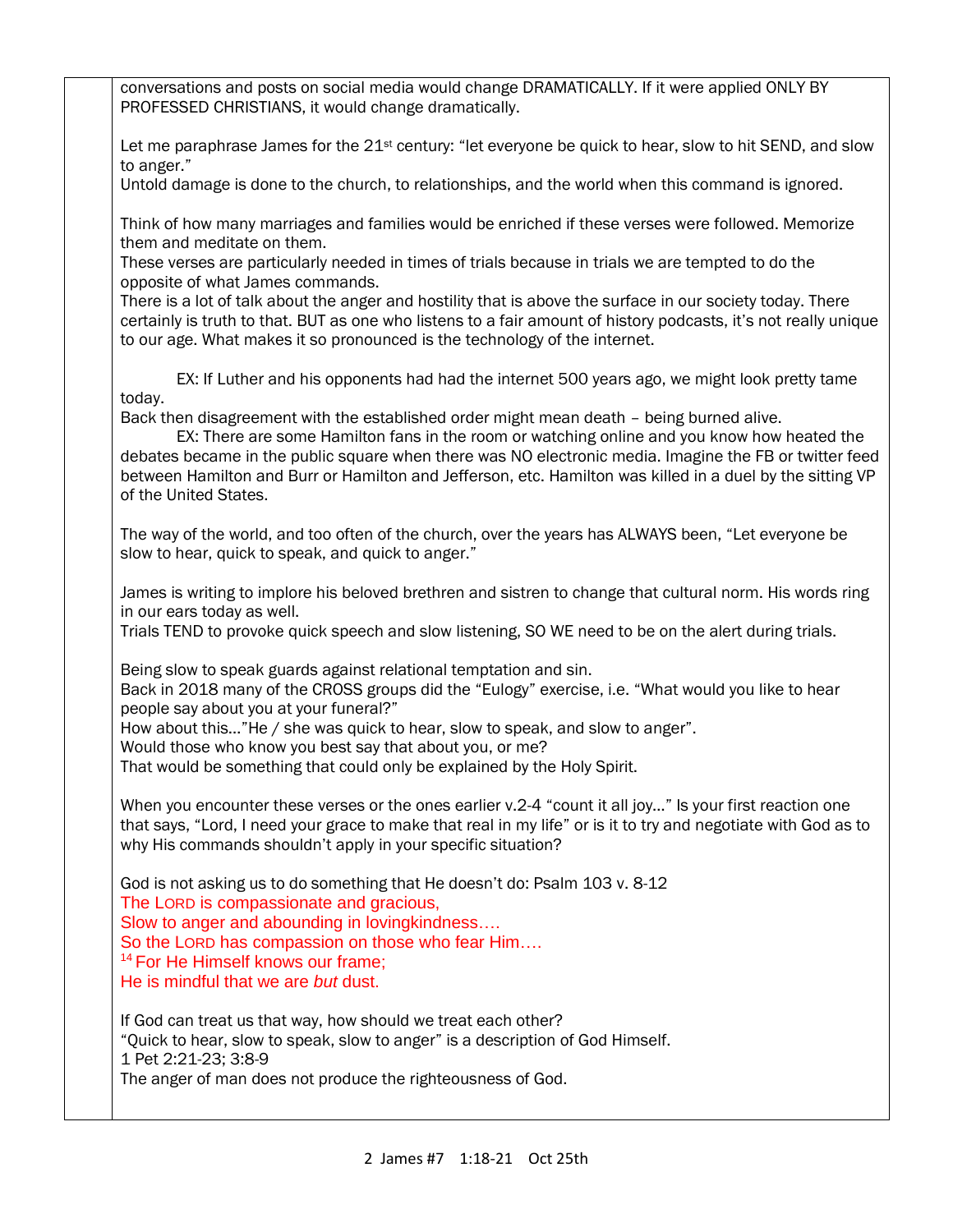| There is righteous anger, but most of us, me included, don't have enough experience with it to comment<br>on it.                                                                                                                                                                                                                                                                                                                                                                                                                                            |
|-------------------------------------------------------------------------------------------------------------------------------------------------------------------------------------------------------------------------------------------------------------------------------------------------------------------------------------------------------------------------------------------------------------------------------------------------------------------------------------------------------------------------------------------------------------|
| Motyer:                                                                                                                                                                                                                                                                                                                                                                                                                                                                                                                                                     |
| "General human anger is heavily impregnated with sin: self-importance, self-assertion, intolerance,<br>stubbornness. When anger comes in, listening flies out."                                                                                                                                                                                                                                                                                                                                                                                             |
| That anger doesn't serve anyone.<br>Can you think of a situation where you really helped someone through the expression of unrighteous<br>anger?                                                                                                                                                                                                                                                                                                                                                                                                            |
| Anger corrodes the box that contains it. - Socrates??                                                                                                                                                                                                                                                                                                                                                                                                                                                                                                       |
| If you "need" to express your anger, then do it toward God because ultimately, He's the one you are mad<br>at.                                                                                                                                                                                                                                                                                                                                                                                                                                              |
| When you honk your horn in anger at another driver, you're really honking at God.                                                                                                                                                                                                                                                                                                                                                                                                                                                                           |
| Anger is a deeply theological issue. At the root of our anger is a sense that "I deserve better. That should<br>not have happened to me. How dare they? Don't they know who I am?"                                                                                                                                                                                                                                                                                                                                                                          |
| Anger is released when we try to defend our pride, our agenda, our desire or our reputation. Those are<br>the things that sent Jesus to the cross.                                                                                                                                                                                                                                                                                                                                                                                                          |
| Friends, "they" may not know who we are or what we deserve, but God does. He knows that we deserve<br>death and hell, and yet while we were helpless sinners, He sent His Son to die for us. Remember that<br>everything this side of hell is GRACE.                                                                                                                                                                                                                                                                                                        |
| We get angry to the extent that we forget or deny what we really deserve. We forget that we are bigger<br>sinners than we dare admit. We forget what Edwards realized long ago.<br>Resolved, to act, in all respects, both speaking and doing, as if nobody had been so vile as I,<br>and as if I had committed the same sins, or had the same infirmities or failings as others; and<br>that I will let the knowledge of their failings promote nothing but shame in myself, and prove<br>only an occasion of my confessing my own sins and misery to God. |
| v. 19-20 show what maturity or being "perfect/complete" looks like<br>We fulfill the commands of v. 19 by listening to and receiving the Word.                                                                                                                                                                                                                                                                                                                                                                                                              |
| James commands Two intentional acts v. 21                                                                                                                                                                                                                                                                                                                                                                                                                                                                                                                   |
| Rejection of sin- all filthiness. The doctrine and danger of sin is well pronounced in this letter. He<br>never softens his language on sin. We must learn to identify the various habits and<br>manifestations of sin in our lives.                                                                                                                                                                                                                                                                                                                        |
| PUT AWAY all filthiness and abundance of evil.<br>James has opened the door for us to understand the patterns of sin in general, but it is up to us to do the<br>work of identifying OUR particular struggles with sin. We're all different. We must be willing to do some<br>soul-searching work in this area.                                                                                                                                                                                                                                             |
| SO, WHAT ARE THE SPECIFIC ISSUES WHERE YOU STRUGGLE? (going from preaching to meddling)<br>WCF: confess particular sins particularly                                                                                                                                                                                                                                                                                                                                                                                                                        |
| TIP: You will never find "victory" in any area until you get it into the light by telling at least one other<br>person. Gal 6 - 'bear one another's burdens" "James 5 "confess your sins to one another                                                                                                                                                                                                                                                                                                                                                     |
| 5:19 My brothers and sisters, if one of you should wander from the truth and someone should bring that<br>person back, 20 remember this: Whoever turns a sinner from the error of their way will save them from<br>death and cover over a multitude of sins.                                                                                                                                                                                                                                                                                                |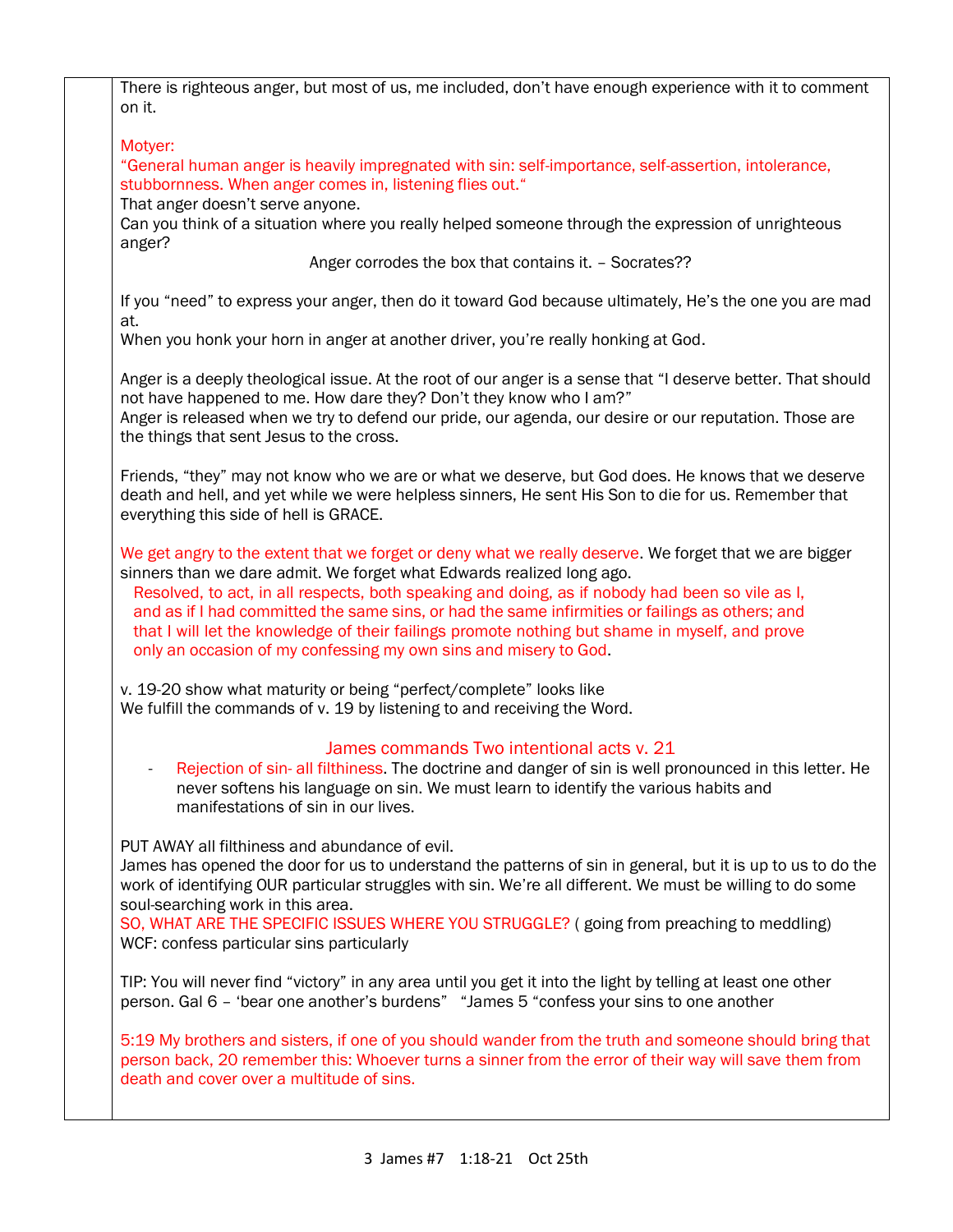Clearing away all known sin is a way to clear the path for the reception of the Word. We can't humbly receive the Word if we are guarding and fondling sin in our hearts.

## Reception of God's Word

James is laying out for us what it looks like to live as a follower of Jesus, as one who has the word implanted in us. All of the resources of god are at our disposal in our battle with sin, but the catalyst is the Word.

Psalm 119:11 – Thy word I have treasured in my heart that I might not sin against Thee.

James doesn't give a bible reading plan because there was no Bible as we know it. There was the OT but few had access to a full copy. It would have to be memorized. James draws attention to what is most important, i.e. a humble attentive spirit

How did the Word become implanted? V. 18 – by His own will. This speaks of the miracle of regeneration. The Word of god is not native to the natural heart. God gives new birth by which the word is implanted. It is this work of god that inclines our hearts to the Word

**1 Peter 2** Therefore, rid yourselves of all malice and all deceit, hypocrisy, envy, and slander of every kind. 2 Like newborn babies, crave pure spiritual milk, so that by it you may grow up in your salvation, 3 now that you have tasted that the Lord is good.

Ignoring the Word is more dangerous than you think because you become vulnerable to all of the temptations and sins that come along with trials in life. Do you know where it usually shows up? IN YOUR SPEECH or your social media posts – in terms of content and tone. To gain self-awareness ask yourself, "Is it biblically true and does it reflect a desire to listen, or does is mainly reflect personal feelings, fears, and condemnation of others?"

God gives the new heart AND we are to crave pure spiritual milk so that we may grow up in our salvation. The craving is not automatic because our desire for the pure Word can be squelched if we feed our souls on other things.

This VOV prayer, Contentment, offers a more theologically worded understanding than the Beach Boys in Help Me Rhonda – but they make a similar point. We can't just say "no" to sin; we must replace it with something better, something of greater value – Jesus, not our own righteousness When thy Son, Jesus, came into my soul instead of sin, He became more dear to me than sin had formerly been; His kindly rule replaced sin's tyranny. Teach me to believe that if ever I would have any sin subdued I must not only labor to overcome it, but must invite Christ to abide in the place of it, and He must become to me more than vile lust had been; that His sweetness, power, life may be there. Thus I must seek a grace from Him contrary to sin, but must not claim it apart from Himself.

(Do you pray like that? I don't. That's why I use VOV)

COME TO THE TABLE - Invite Christ to abide in your heart in the place of any sin that is disturbing your soul.